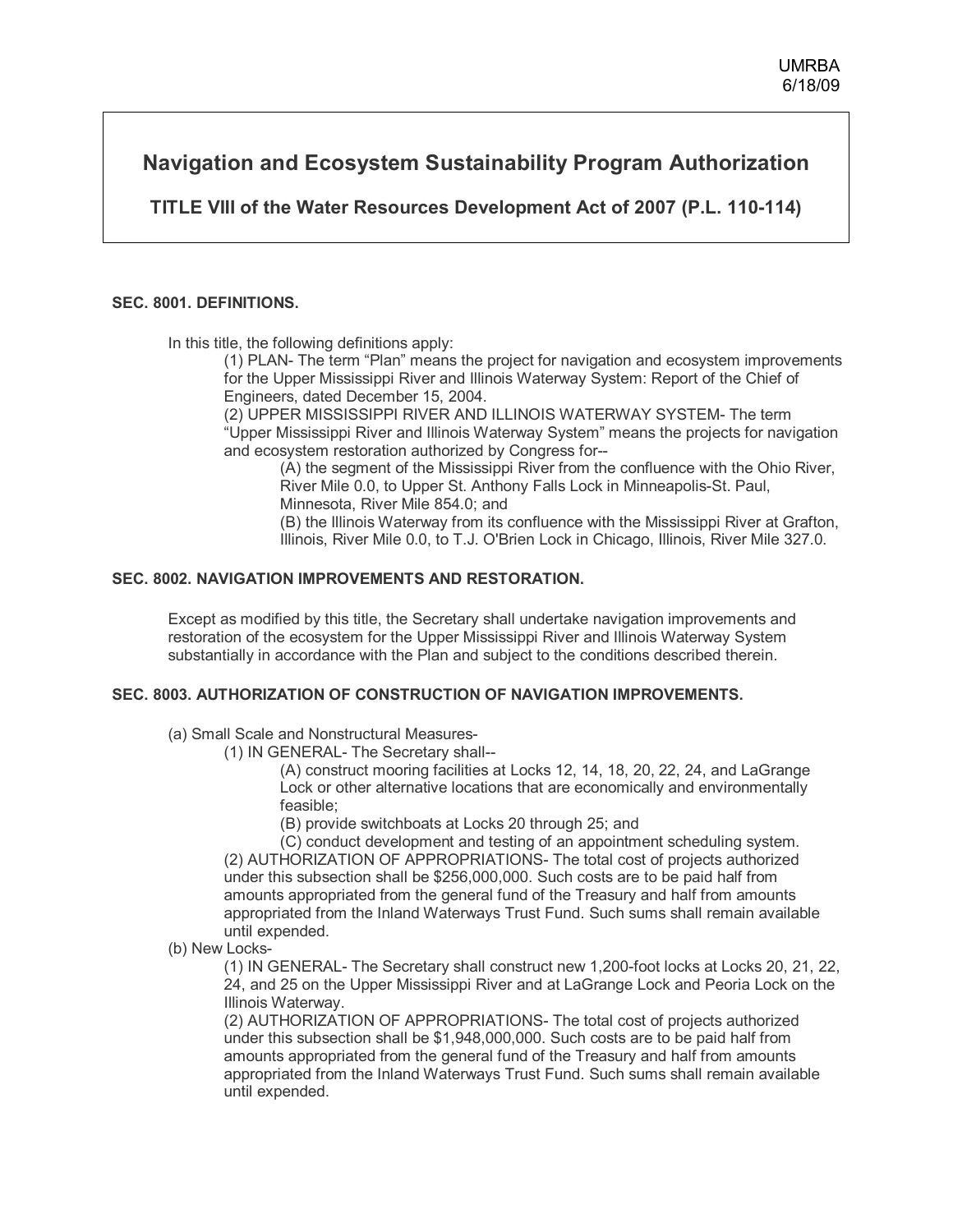(c) Concurrence- The mitigation required for the projects authorized under subsections (a) and (b), including any acquisition of lands or interests in lands, shall be undertaken or acquired concurrently with lands and interests in lands for the projects authorized under subsections (a) and (b), and physical construction required for the purposes of mitigation shall be undertaken concurrently with the physical construction of such projects.

## **SEC. 8004. ECOSYSTEM RESTORATION AUTHORIZATION.**

(a) Operation- To ensure the environmental sustainability of the existing Upper Mississippi River and Illinois Waterway System, the Secretary shall modify, consistent with requirements to avoid adverse effects on navigation, the operation of the Upper Mississippi River and Illinois Waterway System to address the cumulative environmental impacts of operation of the system and improve the ecological integrity of the Upper Mississippi River and Illinois River. (b) Ecosystem Restoration Projects-

(1) IN GENERAL- The Secretary shall carry out, consistent with requirements to avoid adverse effects on navigation, ecosystem restoration projects to attain and maintain the sustainability of the ecosystem of the Upper Mississippi River and Illinois River in accordance with the general framework outlined in the Plan.

(2) PROJECTS INCLUDED- Ecosystem restoration projects may include--

(A) island building;

(B) construction of fish passages;

(C) floodplain restoration;

(D) water level management (including water drawdown);

(E) backwater restoration;

(F) side channel restoration;

(G) wing dam and dike restoration and modification;

(H) island and shoreline protection;

(I) topographical diversity;

(J) dam point control;

(K) use of dredged material for environmental purposes;

(L) tributary confluence restoration;

(M) spillway, dam, and levee modification to benefit the environment; and

(N) land and easement acquisition.

(3) COST SHARING-

(A) IN GENERAL- Except as provided in subparagraphs (B) and (C), the Federal share of the cost of carrying out an ecosystem restoration project under this subsection shall be 65 percent.

(B) EXCEPTION FOR CERTAIN RESTORATION PROJECTS- In the case of a project under this section for ecosystem restoration, the Federal share of the cost of carrying out the project shall be 100 percent if the project--

(i) is located below the ordinary high water mark or in a connected backwater;

(ii) modifies the operation of structures for navigation; or

(iii) is located on federally owned land.

(C) SAVINGS CLAUSE- Nothing in this subsection affects the applicability of section 906(e) of the Water Resources Development Act of 1986 (33 U.S.C. 2283(e)).

(D) NONGOVERNMENTAL ORGANIZATIONS- In accordance with section 221 of the Flood Control Act of 1970 (42 U.S.C. 1962d-5b), for any project carried out under this title, a non-Federal sponsor may include a nonprofit entity, with the consent of the affected local government.

(4) LAND ACQUISITION- The Secretary may acquire land or an interest in land for an ecosystem restoration project from a willing seller through conveyance of--

(A) fee title to the land; or

(B) a flood plain conservation easement.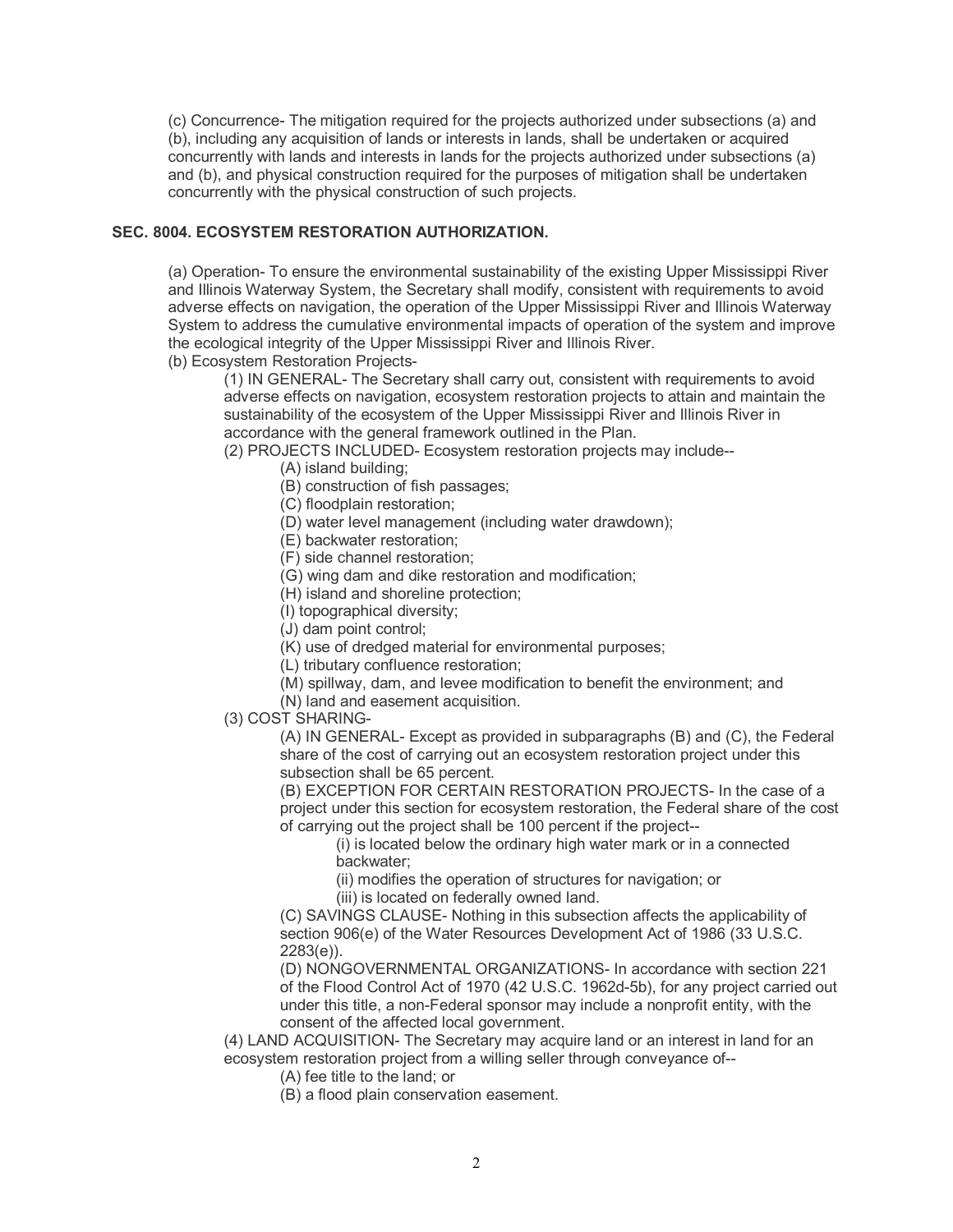(c) Monitoring- The Secretary shall carry out a long term resource monitoring, computerized data inventory and analysis, and applied research program for the Upper Mississippi River and Illinois River to determine trends in ecosystem health, to understand systemic changes, and to help identify restoration needs. The program shall consider and adopt the monitoring program established under section 1103(e)(1)(A)(ii) of the Water Resources Development Act of 1986 (33 U.S.C. 652(e)(1)(A)(ii)).

(d) Ecosystem Restoration Preconstruction Engineering and Design-

(1) RESTORATION DESIGN- Before initiating the construction of any individual ecosystem restoration project, the Secretary shall--

(A) establish ecosystem restoration goals and identify specific performance measures designed to demonstrate ecosystem restoration;

(B) establish the without-project condition or baseline for each performance indicator; and

(C) for each separable element of the ecosystem restoration, identify specific target goals for each performance indicator.

(2) OUTCOMES- Performance measures identified under paragraph (1)(A) shall include specific measurable environmental outcomes, such as changes in water quality, hydrology, or the well-being of indicator species the population and distribution of which are representative of the abundance and diversity of ecosystem-dependent aquatic and terrestrial species.

(3) RESTORATION DESIGN- Restoration design carried out as part of ecosystem restoration shall include a monitoring plan for the performance measures identified under paragraph (1)(A), including--

(A) a timeline to achieve the identified target goals; and

(B) a timeline for the demonstration of project completion.

(e) Consultation and Funding Agreements-

(1) IN GENERAL- In carrying out the environmental sustainability, ecosystem restoration, and monitoring activities authorized in this section, the Secretary shall consult with the Secretary of the Interior and the States of Illinois, Iowa, Minnesota, Missouri, and Wisconsin.

(2) FUNDING AGREEMENTS- The Secretary is authorized to enter into agreements with the Secretary of the Interior, the Upper Mississippi River Basin Association, and natural resource and conservation agencies of the States of Illinois, Iowa, Minnesota, Missouri, and Wisconsin to provide for the direct participation of and transfer of funds to such entities for the planning, implementation, and evaluation of projects and programs established by this section.

(f) Specific Projects Authorization-

(1) IN GENERAL- There is authorized to be appropriated to carry out this subsection \$1,717,000,000, of which not more than \$245,000,000 shall be available for projects described in subsection (b)(2)(B) and not more than \$48,000,000 shall be available for projects described in subsection (b)(2)(J). Such sums shall remain available until expended.

(2) LIMITATION ON AVAILABLE FUNDS- Of the amounts made available under paragraph (1), not more than \$35,000,000 in any fiscal year may be used for land acquisition under subsection (b)(4).

(3) INDIVIDUAL PROJECT LIMIT- Other than for projects described in subparagraphs  $(B)$  and  $(J)$  of subsection  $(b)(2)$ , the total cost of any single project carried out under this subsection shall not exceed \$25,000,000.

(4) MONITORING- In addition to amounts authorized under paragraph (1), there are authorized \$10,420,000 per fiscal year to carry out the monitoring program under subsection (c) if such sums are not appropriated pursuant to section 1103(e)(4) the Water Resources Development Act of 1986 (33 U.S.C. 652(e)(4)).

(g) Implementation Reports-

(1) IN GENERAL- Not later than June 30, 2009, and every 4 years thereafter, the Secretary shall submit to the Committee on Environment and Public Works of the Senate